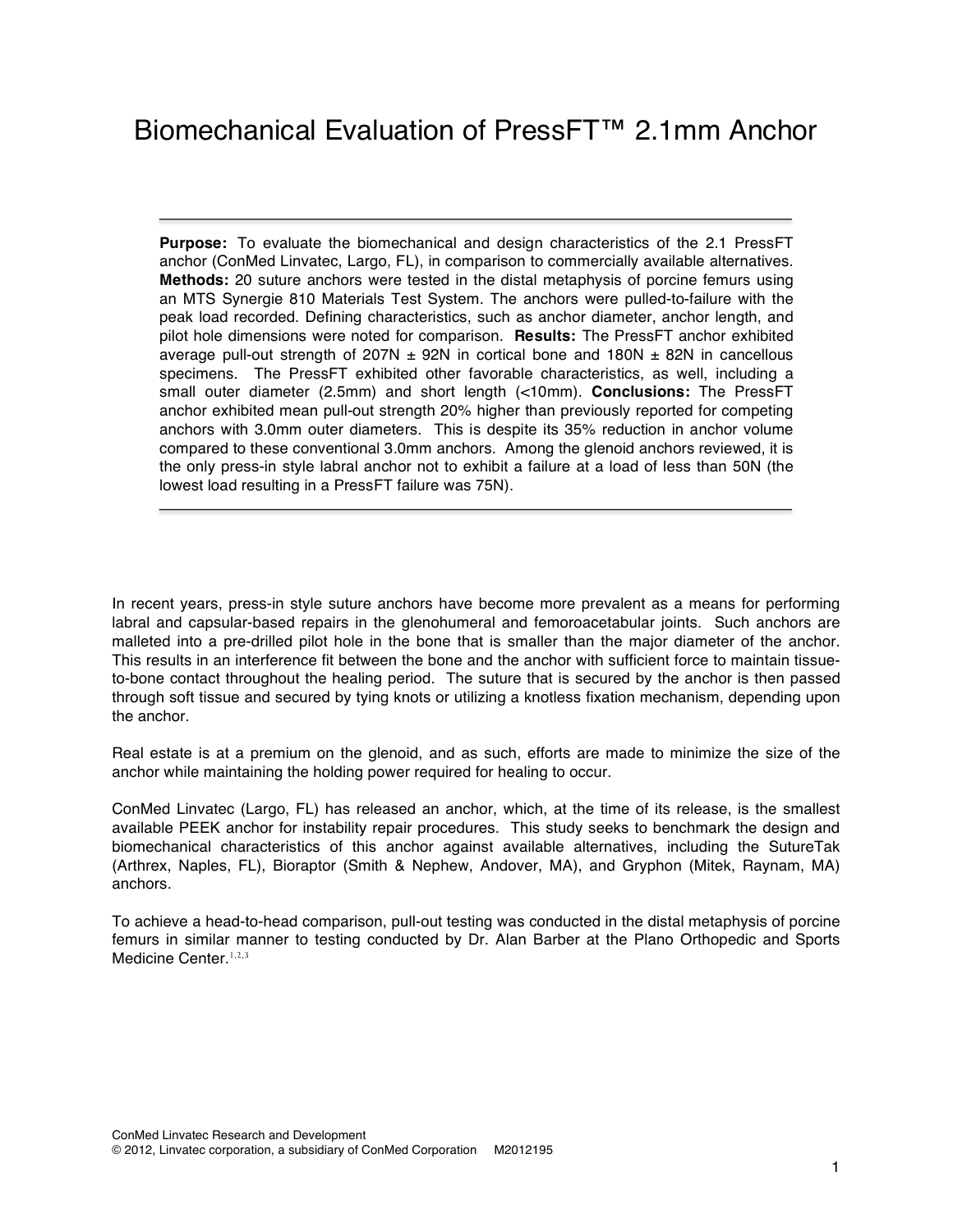## **Methods**

### Anchor Description

The PressFT™ 2.1 anchor tested in this study is comprised of Polyetheretherketone (PEEK), a nonabsorbable radiolucent polymer with a modulus similar to that of cortical bone. It has a "headless" design and is loaded with a single strand of number two (#2) Hi-Fi® suture through a distal eyelet.

*Table 1* outlines key attributes of the PressFT 2.1 anchor in comparison to the anchors to which it is being compared in this paper. The comparative anchors were chosen based on their common use by surgeons and the availability of published biomechanical test results.

*Figures 1* and *2* show photographs of the four press-in style anchors being compared in this paper.



**Figure 1:** *PressFT Anchor*



**Figure 2:** *SutureTak PEEK (left), Bioraptor PK (middle), and Gryphon BC (right)*

| Anchor        | Company         | Material    | Suture           | Minor<br>(mm | Major<br>(mm) | Length<br>(mm) | Approximate<br>Volume <sup>4</sup><br>$\rm (mm^3)$ |
|---------------|-----------------|-------------|------------------|--------------|---------------|----------------|----------------------------------------------------|
| PressFT 2.1   | ConMed Linvatec | PEEK        | No. 2 Hi-Fi®     | 2.1          | 2.5           | 9.7            | 48.1                                               |
| SutureTak 3.0 | Arthrex         | PEEK        | No. 2 FiberWire  | 2.3          | 3.0           | 12.0           | 84.8                                               |
| Gryphon 3.0   | Depuy-Mitek     | <b>BR</b>   | No. 2 Orthocord  | 2.5          | 3.0           | 10.7           | 75.6                                               |
| Bioraptor 2.3 | Smith & Nephew  | <b>PEEK</b> | No. 2 Ultrabraid | 2.3          | 3.0           | l 1.6          | 82.0                                               |

 $\bf{Table 1:}$  *Suture Anchor Properties for PressFT* $^5$ *, SutureTak* $^2$ *, Gryphon* $^1$ *, and Bioraptor* $^2$  *anchors* 

### Test Procedure

Twenty (20) single-loaded PressFT 2.1 PEEK anchors were tested in the distal metaphysis of porcine femur specimens using an MTS Synergie 400 Materials Test System.

First, excess soft tissue was removed from the porcine femur specimens by dissecting or utilizing a shaver to expose the bone surface. In ten (10) of the samples, a decorticated anchor site was prepared via removal of the cortical bone layer with a bur.

A lower test fixture (custom angled block holder) and an upper test fixture (custom block with dowel pin) were loaded onto the MTS Synergie 400 Materials Test System as depicted in *Figure 3*.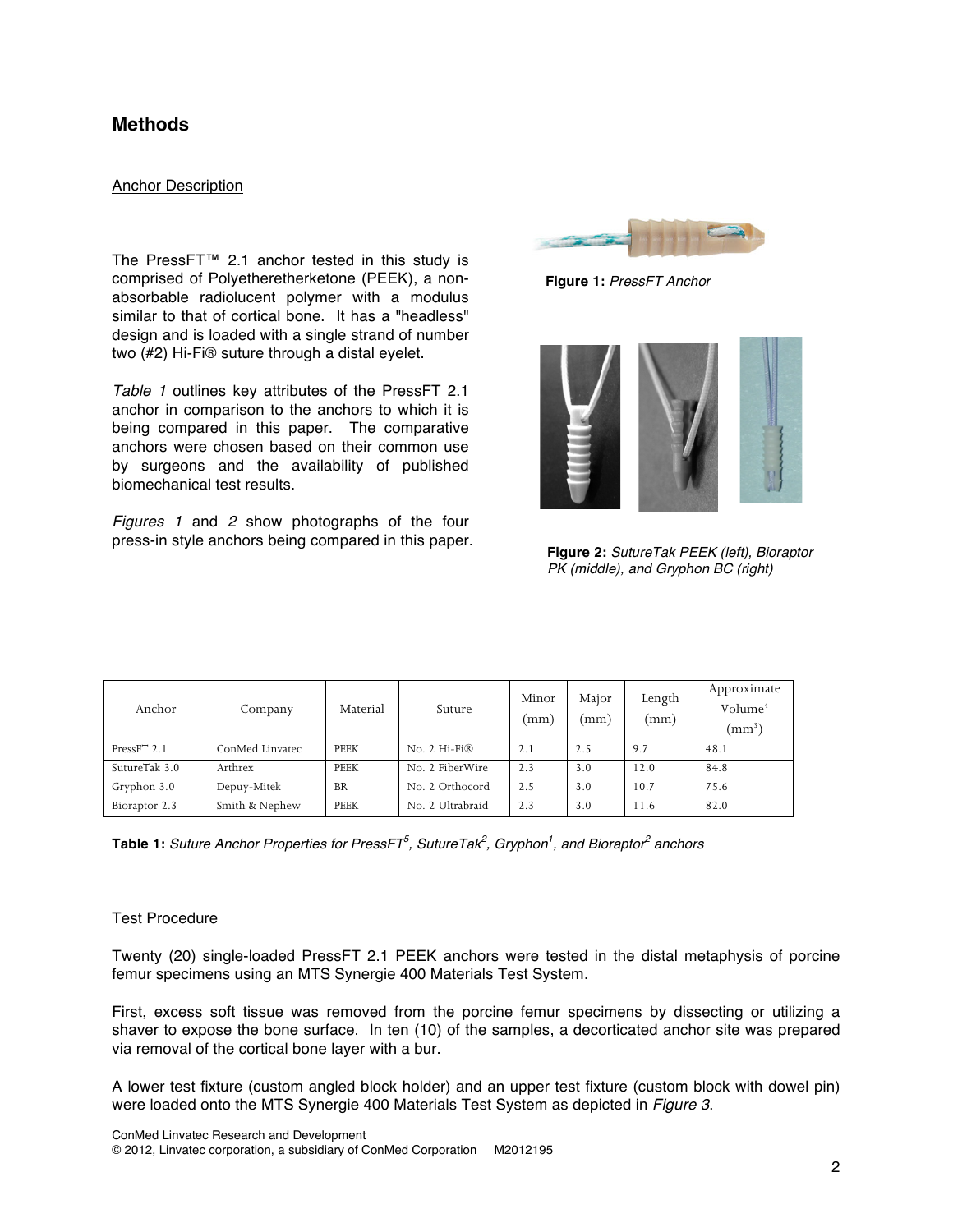The anchor's suture was attached to the upper hook/dowel pin by tying a square knot followed by three alternating half hitches. Spacing between the upper and lower fixtures was adjusted to achieve a gauge length of 2-4 inches.

The construct was pre-loaded to 1.0 lb. and the displacement measurement channel was zeroed. The anchor was subsequently pulled at a rate of 2.0 inches per minute and the peak load was recorded. This test was repeated for each of 10 samples in porcine distal metaphysis with the cortex in place, and 10 decorticated samples.



**Figure 3:** *Anchors inserted in porcine femur*

# **Results<sup>5</sup>**

Test results in cortical and cancellous bone can be seen below in *Tables 2 and 3*. Test results for the SutureTak, Gryphon, and Bioraptor were obtained from studies conducted by Dr. Alan Barber.<sup>1,2</sup>

The PressFT™ 2.1 anchor was the only anchor to achieve mean pull-out strength of over 200 N, which was the mean peak force seen in cortical bone. The absence of the cortical layer reduced mean pull-out strength to 180 N. This is the smallest percentage drop (12.9%) from cortical to cancellous amongst the anchors reviewed in this study.

The PressFT anchor was also the only anchor to hold until the #2 suture broke as the failure mechanism. Further, no failures were attributed to the suture cutting through the eyelet (see *Table 4*). Bimodal failure modes (suture break and pull-out) led to a standard deviation (92N in cortical bone and 82N in cancellous bone).



100.0  $90.0$ 80.0 70.0 60.0 50.0  $mm<sup>3</sup>$ 40.0 30.0  $20.0$ 10.0  $0.0$ PressFT Gryphon BioRaptor SutureTak 2.1 PEEK  $3.0\;\ensuremath{\mathrm{BR}}$ 2.3 PEEK 3.0 PEEK

**Figure 4:** *Cortical loads to failure in porcine* **Figure 5:** *Approximate anchor volume*

ConMed Linvatec Research and Development

© 2012, Linvatec corporation, a subsidiary of ConMed Corporation M2012195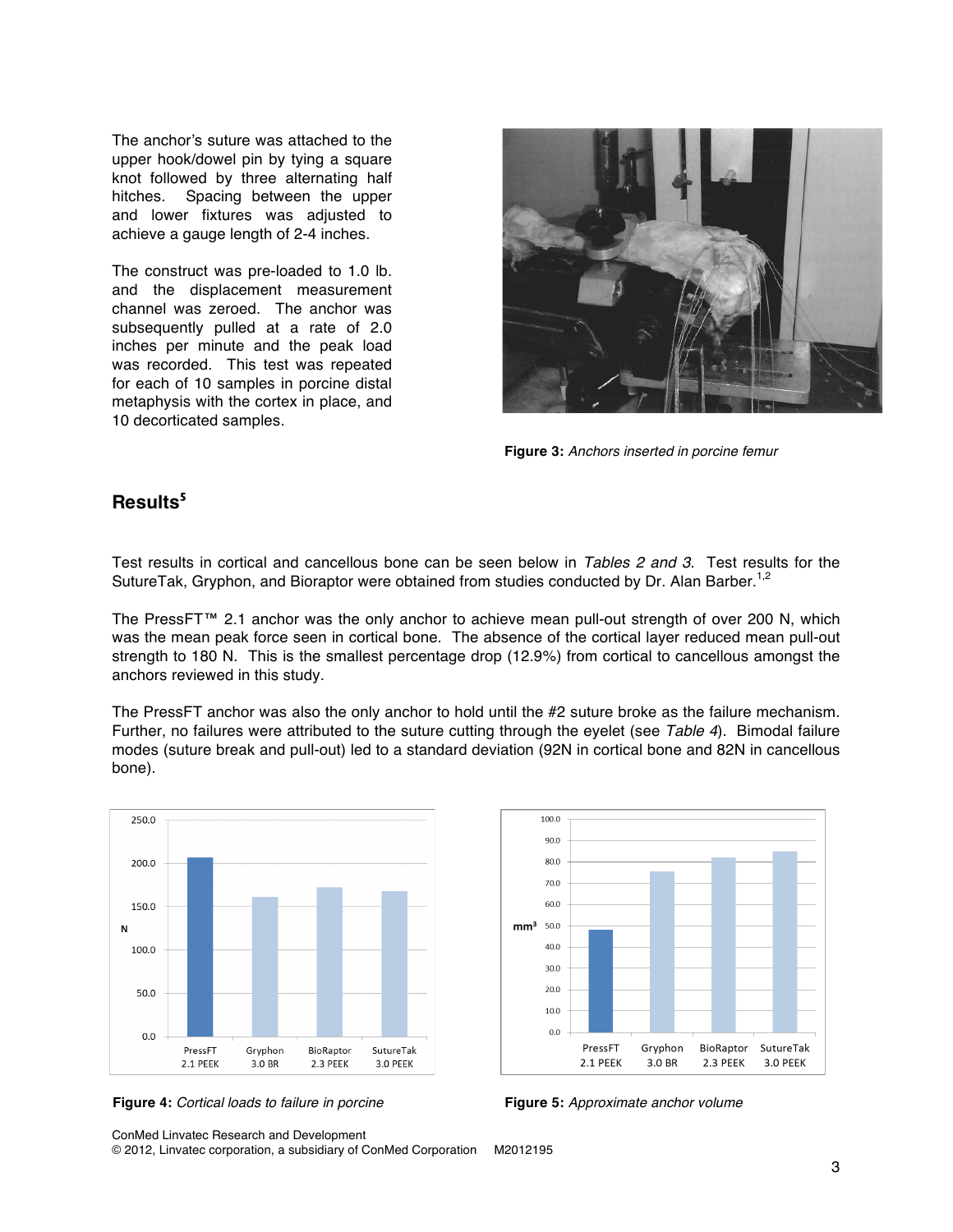| Anchor        | No. of Tests | Mean Force $(N)$ | Standard<br>Deviation $(N)$ | Range $(N)$ |
|---------------|--------------|------------------|-----------------------------|-------------|
| PressFT 2.1   | 10           | 207.1            | $92.2*$                     | 75-307      |
| SutureTak 3.0 | 10           | 168.1            | 14.9                        | 145-189     |
| Gryphon 3.0   | 10           | 161.1            | 22.5                        | 128-194     |
| Bioraptor 2.3 | 10           | 172.2            | 91.7                        | 58-302      |

**Table 2:** *Cortical Loads to Failure*

| Anchor        | No. of Tests | Mean Force $(N)$ | Standard<br>Deviation $(N)$ | Range $(N)$ |
|---------------|--------------|------------------|-----------------------------|-------------|
| PressFT 2.1   | 10           | 180.4            | $81.7*$                     | 86-258      |
| SutureTak 3.0 |              | 144.8            | 51.8                        | $38-193$    |
| Gryphon 3.0   | 10           | 116.8            | 50.8                        | $44 - 193$  |
| Bioraptor 2.3 | 10           | 76.0             | 27.5                        | $29 - 116$  |

**Table 3:** *Cancellous Loads to Failure*

| Anchor        | No. of Tests | Anchor Pullout | Eyelet Break | Suture Break |
|---------------|--------------|----------------|--------------|--------------|
| PressFT 2.1   |              |                |              |              |
| SutureTak 3.0 |              |                |              |              |
| Gryphon 3.0   |              |                |              |              |
| Bioraptor 2.3 |              |                |              |              |

**Table 4:** *Modes of Failure*

# **Conclusions**

The PressFT 2.1 anchor's mean load to failure of  $207N \pm 92N$  in cortical porcine femur is over 20% higher than the mean strength reported for conventional 3.0mm anchors. This is remarkable as, by volume, the PressFT 2.1 anchor is over 35% smaller than conventional 3.0mm press-in style anchors. The high standard deviation evident in the data relates to the existence of two distinct failure modes (suture breakage and pull-out). When tested to suture breakage (n=9) the load to failure was  $273.6N \pm 9.8N$ . The small size and strong fixation of the PressFT 2.1 anchor make it ideally suited for labral and capsularbased procedures in the shoulder and hip.